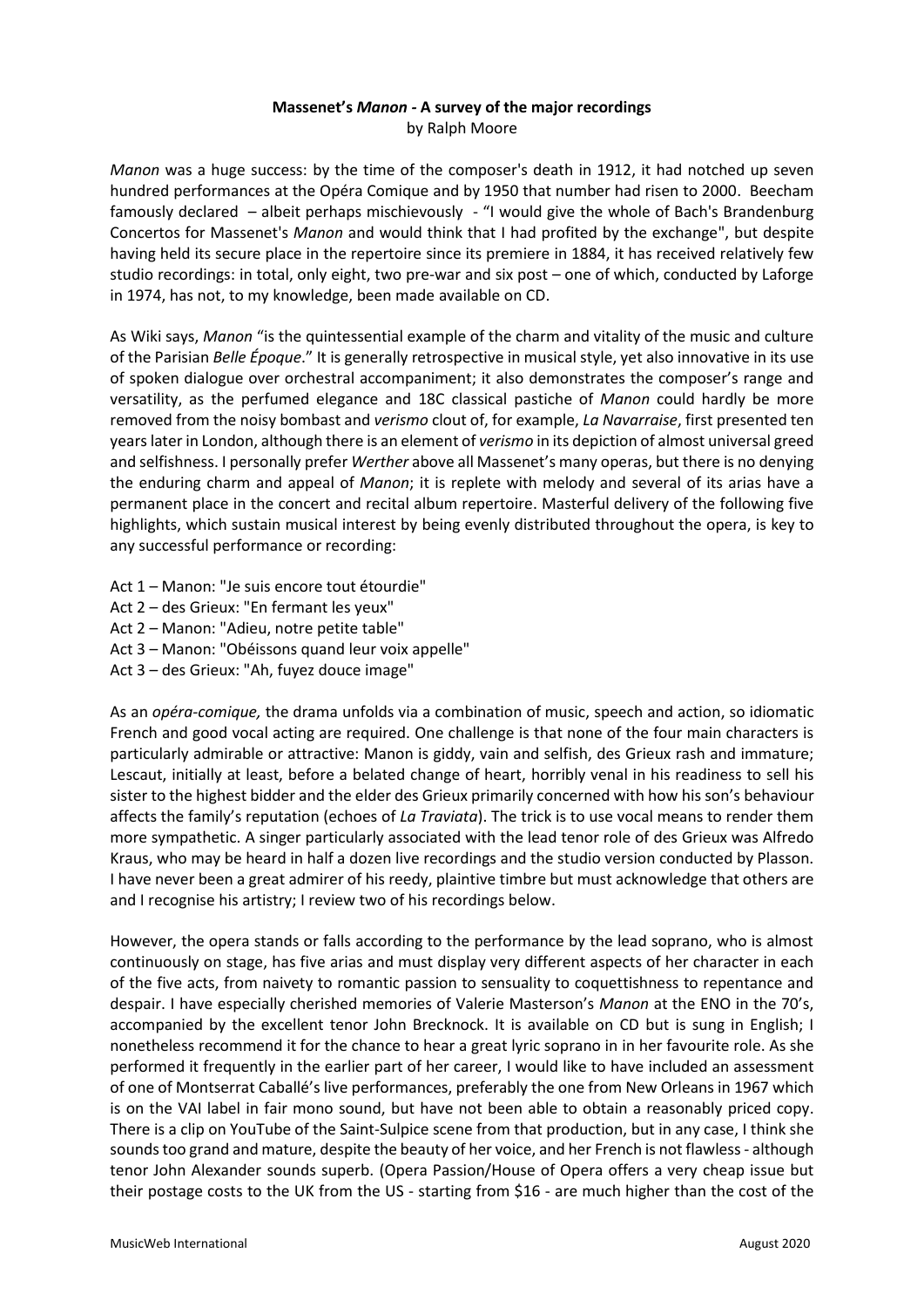discs themselves.) There are two, very early, complete recordings made in the 1920s, which feature fine voices but can be of interest only to historical buffs, not the general listener seeking a recording in modern sound. I review both below, as they provide a window on to a lost performing tradition. How I would have liked to be present at the New York Metropolitan premiere on 16 January 1895, presented by the ideal cast of Massenet's beloved Sibyl Sanderson as Manon, Jean de Reszke as des Grieux, and Pol Plançon as his father.

As usual, I consider here only those using more or less the complete score and sung in the original French, and in addition to seven studio versions I review a small but, I hope, judicious, sampling of live performances and radio broadcasts, making eleven recordings in all.

(Of course, a decade after Massenet's version, Puccini wrote his own successful opera based on the same novel by Abbé Prévost, which *I survey here;* Massenet omits the concluding Louisiana scene with which Puccini concludes.)

## **The recordings:**

**Henri Busser - 1923** (studio; mono) Malibran; Marston; Aura Orchestra & Chorus - L'Opéra Comique de Paris Manon - Fanny Heldy Poussette - Marthe Coiffier Javotte - Madeleine Sibille Rosette - Lucienne Estève Le Chevalier des Grieux - Jean Marny Lescaut - Léon Ponzio Le Compte des Grieux - Pierre Dupré Guillot de Morfontaine - Louis Mesmaecker De Brétigny - Maurice Sauvagent L'Hôtelier - Louis Morturier La Servante - Marguerite Julliot

The Malibran issue of this classic recording was ver[y positively reviewed](http://www.musicweb-international.com/classrev/2004/Feb04/manon_malibran.htm) back in 2004 by my MusicWeb colleague Jonathan Woolf.

It was the first complete recording, made by Pathé on no fewer than 24 double-sided, shellac, 78 rpm records only a few years before the company ceased operating. The fact that it is just short of a hundred years old must bring us up short; we are listening an all-French account recorded in a vanished age directed by a conductor who knew Massenet well and had been congratulated by the composer when he first conducted *Manon* in 1903.

Fanny Heldy's voice has a light, high timbre and must have carried well; she was a star soprano in Paris for two decades. Perhaps the recording emphasises a certain piercing quality and she is not as characterful a singer as later exponents, but she clearly has some lower register development, her sense of style is impeccable and she sounds like a spoilt teenager. Jean Marny might not be much remembered today but like Heldy he had a long career and is the epitome of a style of French singing rarely if ever heard today, in the school of Clément, Friant, Vezzani and Thill: lean, precise, nuanced and always with the words "on the breath". Ponzio's baritone clearly has a tremolo beat which can weary the ear but he is otherwise a compelling performer.

Busser often conducts rather fast, presumably the result of the time restraints upon recording onto 78's in that era. Ward Marston's transfer brings out its best but its very primitive acoustic sound with a lot of swish and crackle obviously renders this appealing only to the specialist listener, so this is one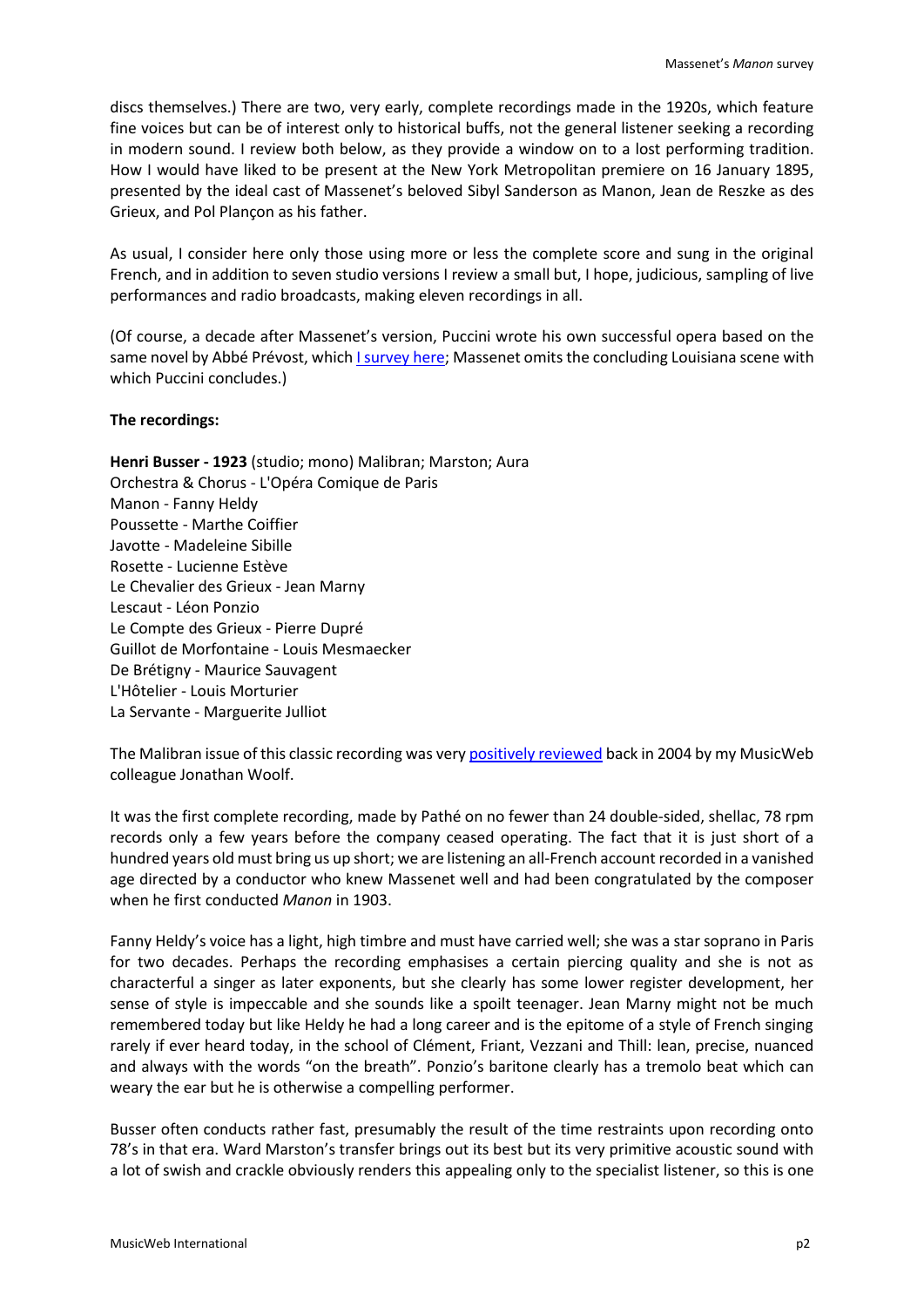only for historical buffs but there are a number of good reasons to hear it as a supplement to one on modern sound. The miracle is that we can hear so clearly as much as we do.

This issue includes as a bonus appendix "Oui, dans les bois," the 'Fabliau' aria Massenet wrote ten years after the premiere for Georgette Brejean-Silver as an alternative to the 'Gavotte' in Act 3. It is impressive as coloratura but not as charming or memorable as the 'Gavotte', I think; you may also hear Brejean-Silver sing "Oui, dans les bois," o[n YouTube.](https://www.youtube.com/watch?v=i5ueDmYV4pI)

**Elie Cohen - 1928/29** (studio; mono) Naxos; Malibran; Melodram; Cantus; Arkadia; IMC

Orchestra & Chorus - L'Opéra-Comique de Paris Manon - Germaine Féraldy Poussette - Andrée Vavon Javotte - Mme. Rambert/Mlle.Ravery Rosette - Andrée Bernadet/Marinette Fenoyer Le Chevalier des Grieux - Joseph Rogatchewsky Lescaut - Georges Villier Le Compte des Grieux - Louis Guénot Guillot de Morfontaine - Eugène de Creus De Brétigny - André Gaudin/Jean Vieuille

Back in 2003, two MWI colleagues reviewed the Naxos issue of this classic, vintage version [\(review](http://www.musicweb-international.com/classrev/2003/Apr03/Massenet_Manon.htm)  $\sim$ [review\)](http://www.musicweb-international.com/classrev/2003/Aug03/Jules_MASSENET_manon.htm). They were of course enthusiastic about both the standard of performance and the quality of sound for so venerable a recording, but Jonathan expressed reservations regarding Ward Marston's application of "artificial reverberation to attempt to counter the rather dead acoustic of the Columbia studios in Paris." He suggested that those for whom this was too much should try another issue, such as are currently available on the Melodram, Cantus, Arkadia and Malibran labels, but this 1996 one under review, from IMC, an Italian company which for all I know no longer exists, might also suit. There is occasionally some obtrusive swish from the old 78's, especially, unfortunately, at the quiet start of des Grieux's Dream Song, "En fermant les yeux", but for the most part the exceptional clarity and minimal distortion achieved by the original recording shine through as a source of wonder to the modern listener.

As with Naxos, there is no libretto, nor does IMC provide even a synopsis, but anyone purchasing this is probably doing so as a historical supplement and will already have or want a more modern recording with a libretto. Furthermore, there are no timings at all, just track titles and some nice photos and biographies of the singers. Nor does the cast list reflect the fact that changes in personnel were necessitated by gap of several month between the two recording dates; I refer you again to Jonathan's review for details.

The recording comes across here as supremely, Gallic-authentic; there is a lightness of touch and a naturalness of delivery which never cloy or obtrude; it helps that the entire cast is French with the exception of Josef Rogatchewsky, a tenor Ukrainian-born but French by adoption and French in all but name. Everyone else, conductor, orchestra and singers alike, are clearly steeped in the *opéra-comique* tradition. A performance like this helps you to understand Beecham's quip; the sound really is no great barrier to appreciating its charms when it is this well sung; I thoroughly enjoy it all, with one, minor reservation.

Rogatchewsky is a fine singer, even throughout his range and with a sure command of diminuendi to lend sensitivity and sensibility to his portrayal of des Grieux. However, he has one, besetting vocal tic which can irritate on repetition: a persistent little glottal break or catch at the end of higher-lying phrases. Jonas Kaufmann increasingly does it, too, and apparently it irks me more than it does others.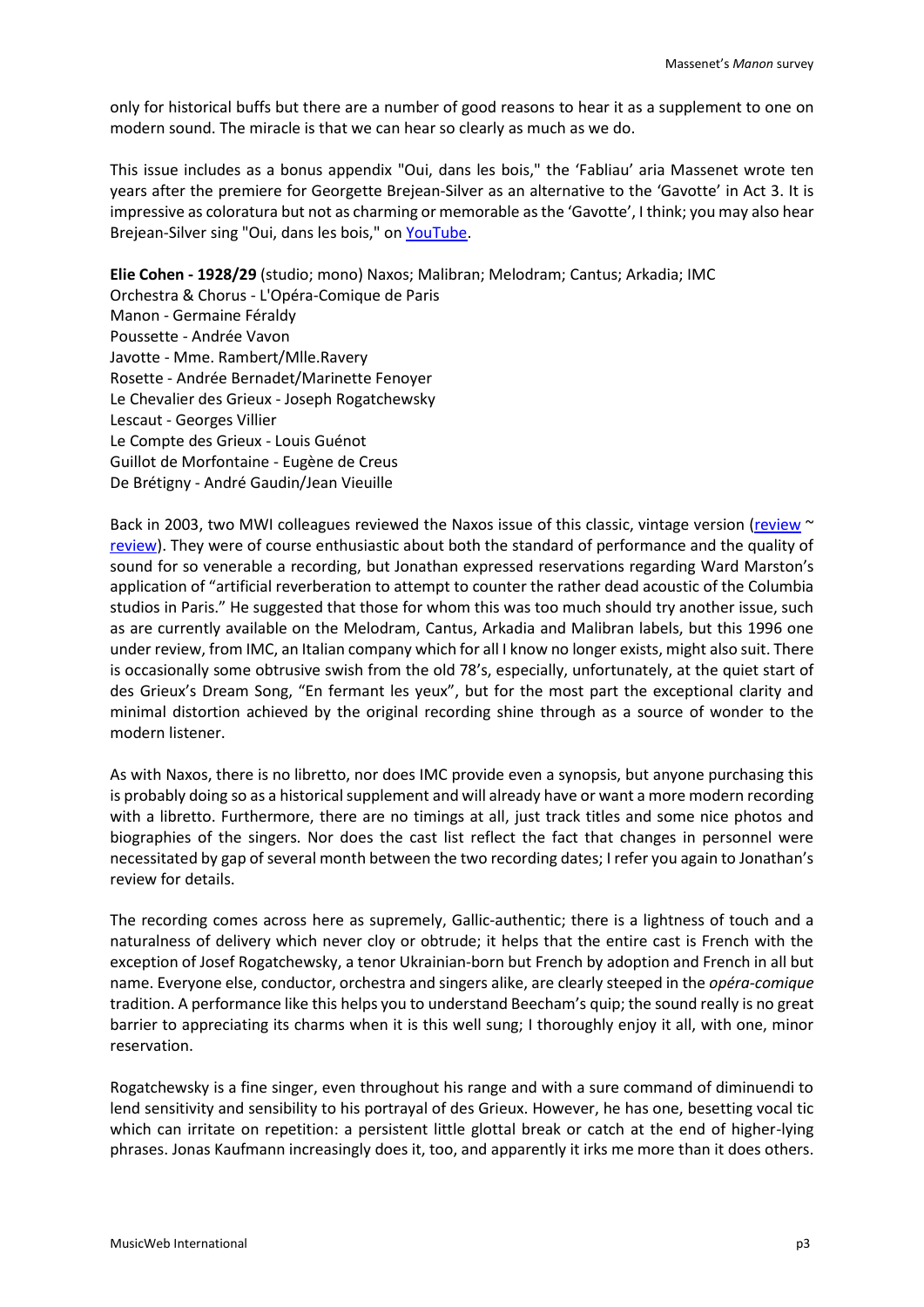Germaine Féraldy has a light, pure soprano with a fast vibrato and perfect intonation. She encompasses the coloratura with ease, sings "off the text", and her words are crystal clear. There is nothing overt or applied about her characterisation or vocalisation, but everything she does smacks of sincerity, encompassing the teenage Manon's naivety without being mawkish or arch, and easily rising to the big moments without forcing or over-emoting. She is also genuinely charming and moving, giving an object lesson in how less is more when you know just how to sing this music. The highlight is the Cours-la-Reine scene; she is captivating yet the voice always admits of latent sadness beneath the triumphant bravado.

The rest of the cast is more than adequate without being especially distinguished: the Lescaut and des Grieux senior were stalwarts of the company, wholly idiomatic and attractive, if rather light of tone, and the supporting singers sound as if they are enjoying what they are singing.

The conductor Elie Cohen is no slouch but does not rush and his tempi always sound right in a performance where verve and momentum prevail. Unlike some historical recordings, the orchestra is perfectly audible and balances are very good. Even the ballet music, which can pall, entertains. There are some traditional cuts but nothing serious.

Don't be put off by the age of the recording; every lover of Massenet at his best will enjoy it, whether it be in the Naxos transfer or on one of the labels I mention above.

This is adapted from the [review](http://www.musicweb-international.com/classrev/2018/Apr/Massenet_Manon_200206.htm) which first appeared in the MWI website in 2018.

**Fausto Cleva – 1951** (live; mono) Myto; Walhall Orchestra & Chorus - Metropolitan Opera Manon - Licia Albanese Poussette - Paula Lenchner Javotte - Margaret Roggero Rosette - Hertha Glaz Le Chevalier des Grieux - Giuseppe di Stefano Lescaut - Martial Singher Le Compte des Grieux - Jerome Hines Guillot de Morfontaine - Alessio De Paolis De Brétigny - George Cehanovsky

In decent, if rather distant, mono sound, with just a little fuzzy distortion, this features an excellent cast headed by Albanese and Di Stefano. Both are in good voice; despite a touch of the glottal catch and matronliness which increasingly crept into her voice, she is steady and vibrant and sometimes digs into her lower register dramatically, even if I never find her wholly credible as an ingénue. He is in his element in a role for which he was famed and does not unduly stretch his essentially lyrical tenor as later roles did, allowing him to execute some of the soft singing and exquisite, high pianissimi for which he was celebrated as well as indulge in some passionate, Italianate belting. His "En fermant les yeux" is a lovely piece of singing. Jerome Hines sounds too grand and hieratic for des Grieux senior but sings beautifully and Singher is the genuine French baritone article, elegant and pointed. Some of the French accents are too Latinate - Di Stefano, like so many Italian singers, cannot seem to sing a nasal "mon" without concluding the word by sounding what should be a silent "n" – and Albanese is rather coysounding in the dialogue and does not pronounce words like "bien" or "Adieu" properly - but by and large this is a lively, pleasing performance conducted by Cleva with a light touch.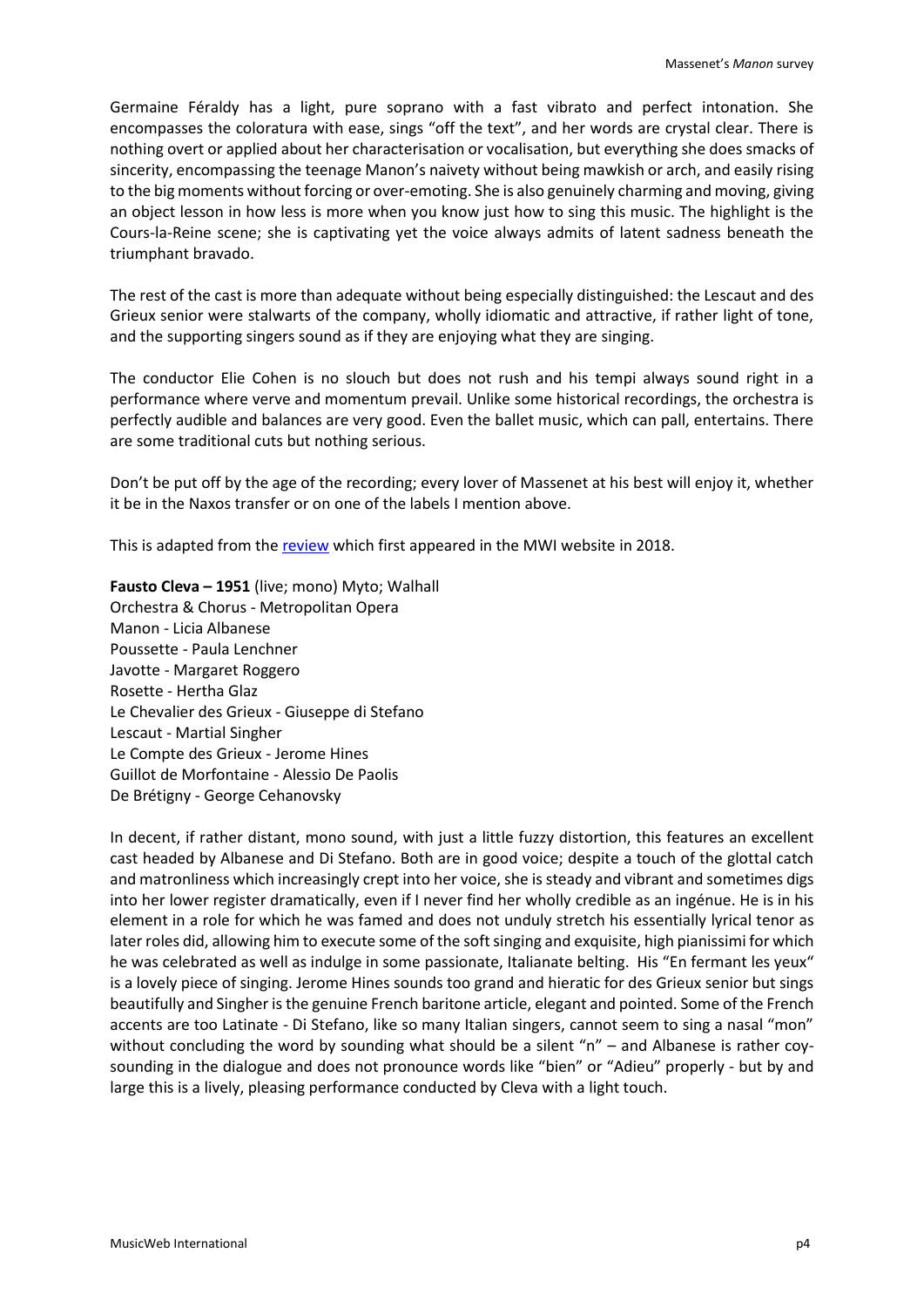**Albert Wolff – 1951** (studio; mono) Decca; Preiser Orchestra & Chorus - L'Opéra-Comique de Paris Manon - Janine Micheau Poussette - Claudine Collart Javotte - Jacqueline Cauchard Rosette - Agnès Disney Le Chevalier des Grieux - Libero De Luca Lescaut - Roger Bourdin Le Compte des Grieux - Julien Giovannetti Guillot de Morfontaine - Jean-Christophe Benoit De Brétigny - Guy Gondin L'Hôtelier - Pierre Germain 1er Garde - Serge Rallier 2e Garde - Serge Rallier

The refined Swiss tenor Libero De Luca specialised in French roles, for which he had just the right, beautiful voice and pellucid diction; paired with the crystalline soprano of Janine Micheau they make a very attractive pair of lovers, entirely authentic and idiomatic. She sounds every bit the naïve, ambitious teenager in the first act, rising to the in the Cours-la-Reine scene, where she sings the later "Oui, dans les bois" option rather than the 'Gavotte' – which makes a nice change, especially as she does its sparkling coloratura so well, concluding with a prolonged high D. The Saint-Sulpice reconciliation scene is as impassioned as any on record, with "N'est-ce plus ma main" eliciting some exquisite singing from both principals.

The all-French supporting cast is entirely immersed in the right performance idiom and the dialogue is accordingly lively.

Wolff shapes phrases lovingly in a taut, dramatic performance recorded in clean mono sound of considerable depth and no discernible distortion. Voices are quite closely miked but the tangy French orchestra is perfectly audible.

This was the surprise of my survey – there is always at least one; it has the same kind of indefinable Gallic spirit as the much more famous Monteux recording reviewed next.

If you cannot find a copy of the recording, there is an hour of highlights on [YouTube.](https://www.youtube.com/watch?v=bTs58oNnngg)

**Pierre Monteux – 1955** (studio; mono) EMI; Documents Orchestra & Chorus - L'Opéra-Comique de Paris Manon - Victoria de los Ángeles Poussette - Liliane Berton Javotte - Raymonde Notti Rosette - Marthe Serres Le Chevalier des Grieux - Henri Legay Lescaut - Michel Dens Le Compte des Grieux - Jean Borthayre Guillot de Morfontaine - René Hérent De Brétigny - Jean Vieuille

I returned to this set after an interval of many years and was delighted to discover that it was even better than I had remembered it from my LP's. The authentic performing idiom of this quintessentially French opera has been gradually diluted by the influence of the more homogenised, "international" style which inevitably characterises modern opera, giving us all the more reason to prize this performance as wholly representative of the Opéra Comique in the mid-50's.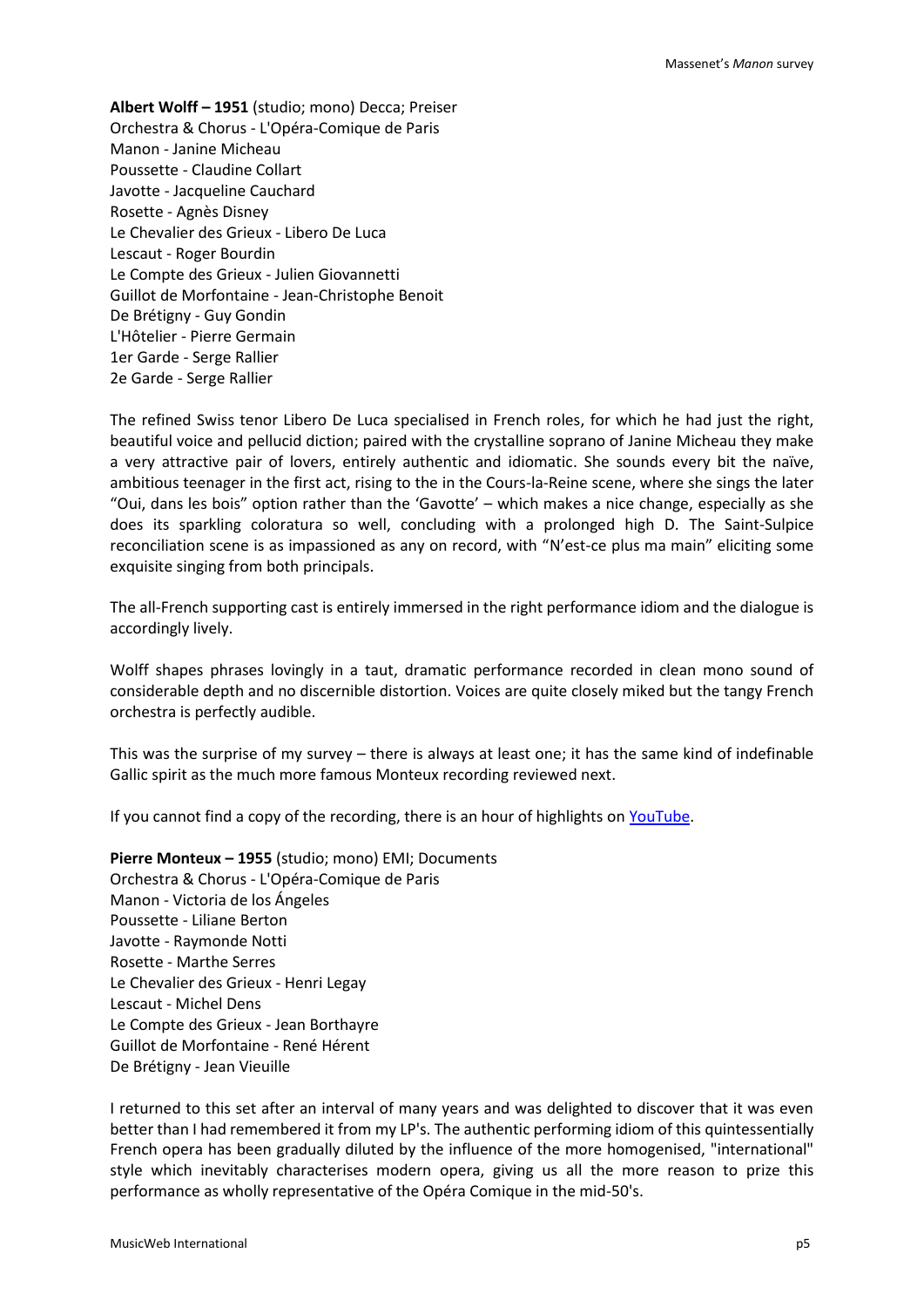Much ink has been expended extolling its virtues of this; it is as close to perfect as the technology and performing practice of the era would permit. I do not pretend to maintain an unqualified admiration for everything Victoria de los Ángeles recorded; indeed, I have never quite "got" the adulation accorded her by the generation previous to mine. In some quarters, to criticise her is to invite the same kind of opprobrium vented by fanatical fans of Callas whenever you say a word to suggest that La Divina occasionally had feet of clay, but just as Callas was unbeatable in certain roles, de los Ángeles is here at her peak, in her best role as the delectable tart-with-a-heart Manon. Her French is excellent, her affect perfect and her ability to caress Massenet's sinuous melodies unparalleled. The plaintive, girlish quality of her tone, which I sometimes find sentimental, is here ideal. Her coloratura is more than serviceable and the top D in the Cours-la-Reine scene is pretty impressive, too, for a singer who never used it in a live performance.

Henri Legay is the kind of French tenor whose last representative was the late Alain Vanzo. There is no reason, when he sings as elegantly as this, to regret his lack of heft - nor the fact that no less a tenor than Jussi Björling turned down the invitation to record des Grieux. He is certainly passionate when required even if the outbursts of the St Sulpice scene push him to his vocal limits. The tenderness of his conversations with Manon is entirely convincing; he is always the callow, slightly ineffectual romantic, out of his depth in Lescaut's world of gambling, roistering and intrigue.

There is an essential rightness about Monteux's expert handling of the score - everything is perfectly paced, even if he does permit a small cut at the end of the first act, which allows the act to end with the lovers' duet but obscures the sense of the plot. The French cast knows exactly how to inflect and time the quick-fire exchanges. The sharpness of their enunciation is a delight; what a pleasure it is to hear perfect French when so many more modern recordings of French operas are compromised by singers unable to encompass the subtleties of its pronunciation. The clean mono sound is oddly atmospheric; it is almost as if too lush or rich a stereo sound would rob the performance of its period charm.

As long as you don't demand a modern stereo recording, this mono one is special and virtually perfect: furthermore, it's a slice of history which demands almost no forbearance on the part of the listener with regard to sound quality, whereas some previous historical recordings inevitably sound ...well, historical.

**Jésus Etchéverry – 1964** (live; mono) Premiere; Malibran;

Orchestra & Chorus - L'Opéra de Monte-Carlo Manon - Anna Moffo Poussette - Antoniette Rosseau Javotte - Sylvie Hamel Rosette - Amanda Cassini Le Chevalier des Grieux - Alain Vanzo Lescaut - Peter Gottlieb Le Compte des Grieux - Adrien Legros Guillot de Morfontaine - Michel Hamel De Brétigny - Étienne Arnaud L'Hôtelier - Daniel Maime La Servante - Vivianne Dunoyer

Anna Moffo's voice in its prime had the kind of special allure and timbre which makes it unmistakable and she is under the direction of a conductor whose pedigree in French opera was impeccable. Furthermore, she is paired with the last great French lyric tenor, Alain Vanzo, whose impeccable diction, sweetness of tone and seamless legato always afford the listener pleasure. His "En fermant les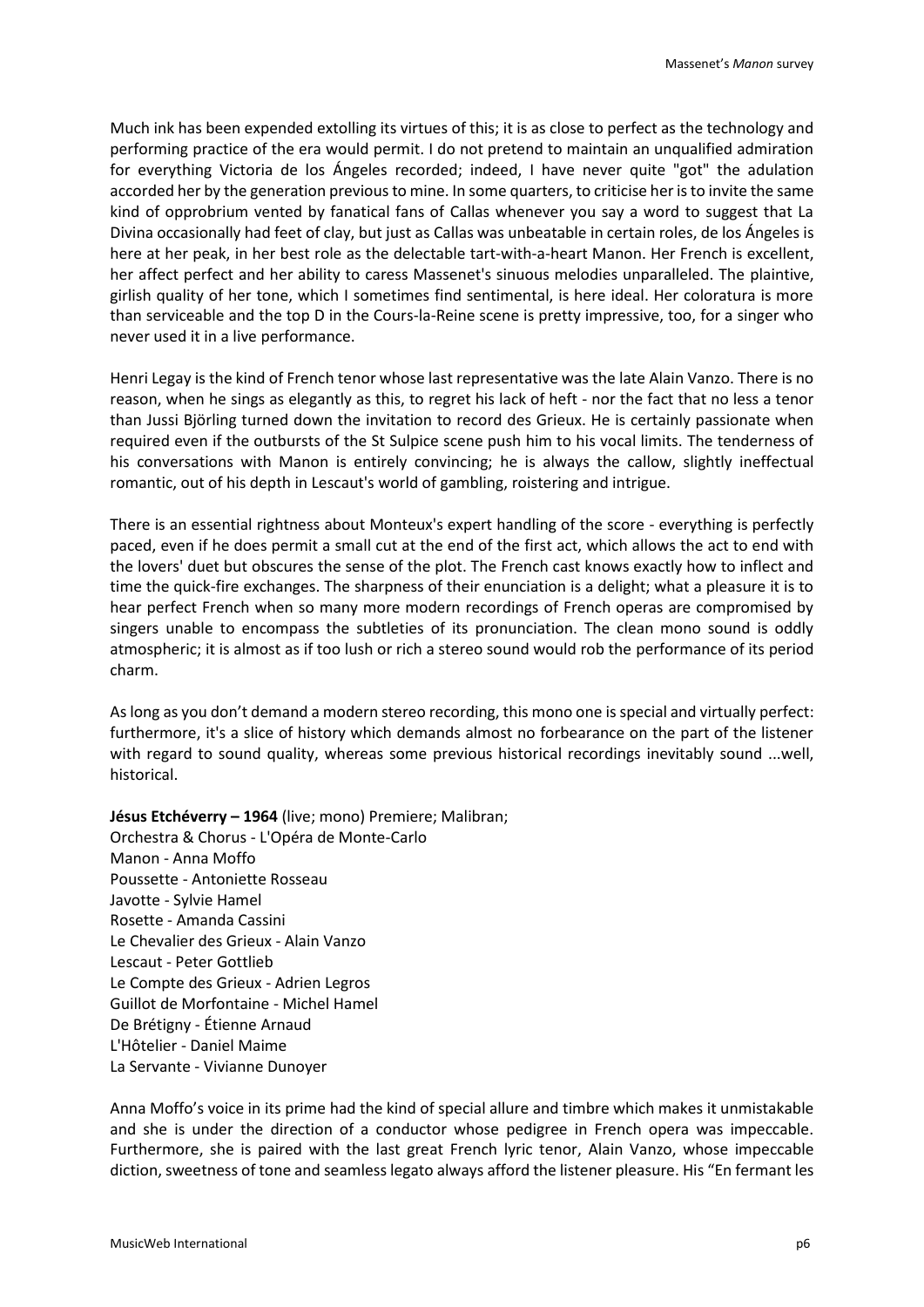yeux" is a highlight; his pianissimi are enchanting. Adrien Legros is too light-voiced as the Count but is a stylish singer; the rest of the cast are serviceable.

Unfortunately, whatever its merits – and there are many - this recording is in poor mono sound: it is over-resonant and crumbly with a tinny underlay, but listenable with a will. If you are a fan of Moffo and/or Vanzo and want to hear their partnership, try it, but it cannot be a prime recommendation.

You can sample a compilation of Moffo singing all five of Manon's arias on [YouTube:](https://www.youtube.com/watch?v=afRQheGkHKM) she is in great form, singing divinely.

**Julius Rudel – 1970** (studio; stereo) DG Orchestra - New Philharmonia Orchestra; Chorus - Ambrosian Singers Manon - Beverly Sills Poussette - Michèle Raynaud Javotte - Hélia T'Hézan Rosette - Patricia Kern Le Chevalier des Grieux - Nicolai Gedda Lescaut - Gérard Souzay Le Compte des Grieux - Gabriel Bacquier Guillot de Morfontaine - Nico Castel De Brétigny - Michel Trempont

Rudel directs the superb New Philharmonia in a big, beefy-sounding performance with a rumbustious Ambrosian chorus rhubarbing away in the background when necessary to create ambience and everything highlighted in best DG sound. It's not as subtle as Monteux, but brilliant and exciting.

The cast is largely French-speaking; in any case, Gedda was an extraordinary linguist and Sills had already been singing Manon since 1953, refining her delivery over the years, and both her French and her singing are superb. Nonetheless, she gives us a rather brittle, flashy Manon, characteristics perhaps inherent in her voice. It can also be argued that this is appropriate for depicting her shallow character but Cotrubas and de los Ángeles portray a rounder, warmer, more sympathetic Manon. Regardless of such carping, Sills sings with enormous verve and aplomb, easily encompassing the high D flats and E's and presents the very picture of teenage insouciance, bringing out many verbal and musical nuances and details. Her ecstatic, repeated "À Paris!" in the duet which concludes Act 1 is just such an example of the care she brings to inflecting the words.

Souzay was still in fine voice and Bacquier as expected, delivers an authoritative, if slightly dry-voiced, des Grieux père. Nico Castel enjoys himself as the elderly roué Guillot and the trio of filles de joie is splendidly lively.

For me, the potential flaw in the otherwise superlative casting is the tight-voiced Gedda; I have never responded very positively to his constricted vocal production and in that regard I find him similar to Kraus, whom, at a pinch (as it were), I prefer, but he is in his best, youthful voice here, even if at times in their duets Sills and, in his solos, even the orchestra, drown him out.

The full, ten-minute 'Fabliau' (see the first review above), including the 'Gavotte' as is normally sung alone, followed by "Oui, dans les bois,", is given as an appendix and permits Sills to give Manon a more sober reflective character, compensating for what some regard as perfunctoriness in her portrayal but the later addition is essentially a coloratura display-piece.

If I liked Gedda more and could forego the tenderness of warmer-voiced Manons, this could be my first choice. It could still be yours, depending on your taste.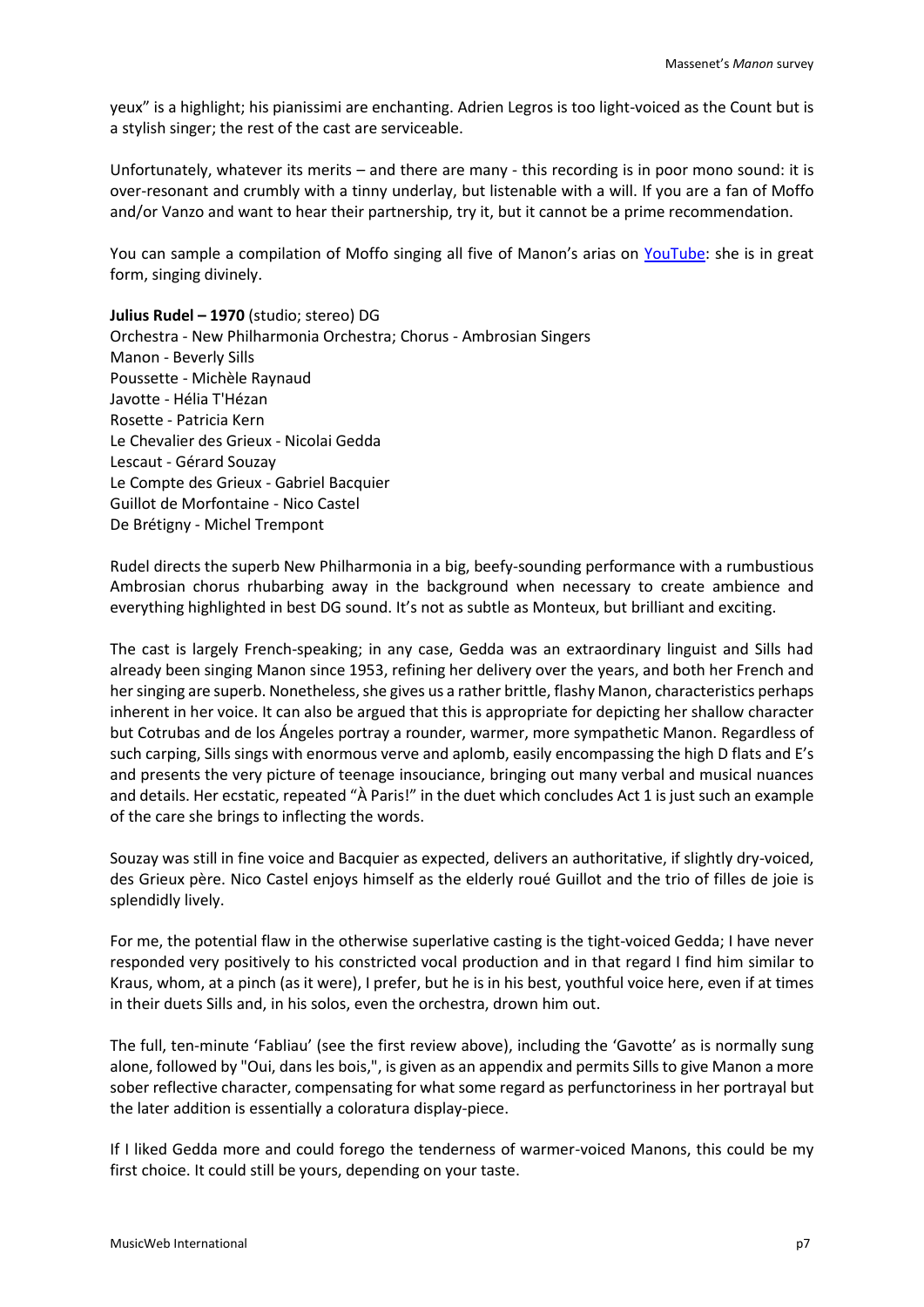**Jean Fournet – 1973** (live; mono) Gala Orchestra & Chorus - Chicago Lyric Opera Manon - Teresa Zylis-Gara Poussette - Miwako Matsumoto Javotte - Patricia Guthrie Rosette - Nicoletta Ciliento Le Chevalier des Grieux - Alfredo Kraus Lescaut - Julian Patrick Le Compte des Grieux - Donald Gramm Guillot de Morfontaine - Norman Paige De Brétigny - Giorgio Giorgetti L'Hôtelier - Richard Sutliff

I am always irritated when a recording from as relatively late as this is in cruddy mono sound, especially when the conducting and singing are so good. The coughing is prominent and the tape is wavery, so I must immediately alert any potential listener to the failings of the crumbly sound here and have to say that it cannot possibly be among my prime recommendations.

That is a pity: Kraus is in more youthful voice than for his studio recording, Zylis-Gara is one of the best, most under-recorded sopranos of her era and her big, creamy, seductive soprano is a delight. Her duets with Kraus' elegant des Grieux are highlights. She also sings in very good French. Their supporting cast, headed by a strong-voiced Julian Patrick, is very fine; Donald Gramm gives as pleasingly vocalised Count as any on disc. Fournet directs a spritely, propulsive performance but is also able to lean persuasively into Massenet's swooning melodies. He also has a first-rate orchestra at his disposal.

It is clear from their response that the audience are clearly enjoying this live *Manon* very much but much, such as the beginning of Kraus' "En fermant leas yeux" is dim and distant. Somewhere in the background he is singing beautifully. What a pity this wasn't better recorded and we cannot hear it as they did; I was hoping for so much better. If this cast had been given a studio recording it would be a leader.

**Michel Plasson – 1982** (studio; digital) EMI Orchestra & Chorus - Orchestre du Capitole de Toulouse Manon - Ileana Cotrubas Poussette - Ghyslaine Raphanel Javotte - Colette Alliot-Lugaz Rosette - Martine Mahé Le Chevalier des Grieux - Alfredo Kraus Lescaut - Gino Quilico Le Compte des Grieux - José van Dam Guillot de Morfontaine - Charles Burles De Brétigny - Jean-Marie Frémeau L'Hôtelier - Jacques Loreau La Servante - Malvina de Courcelles

Michel Plasson, directing the Toulouse orchestra and chorus, has produced more than a dozen fine recordings of French operas for EMI and here is yet another in that category of excellence. Ileana Cotrubas has a special quality of sweetness and vulnerability in her plangent, plaintive soprano which suits Manon ideally, just as it did her Violetta for Giulini – a somewhat similar charcter. She even turns her slight technical deficiencies to her advantage here and is always captivating. Her shy, tentative questioning of the Count in Act 3 to divine whether des Grieux still loves her against the background of the courtly dance music is infinitely touching and a good example of how Cotrubas makes Manon likeable.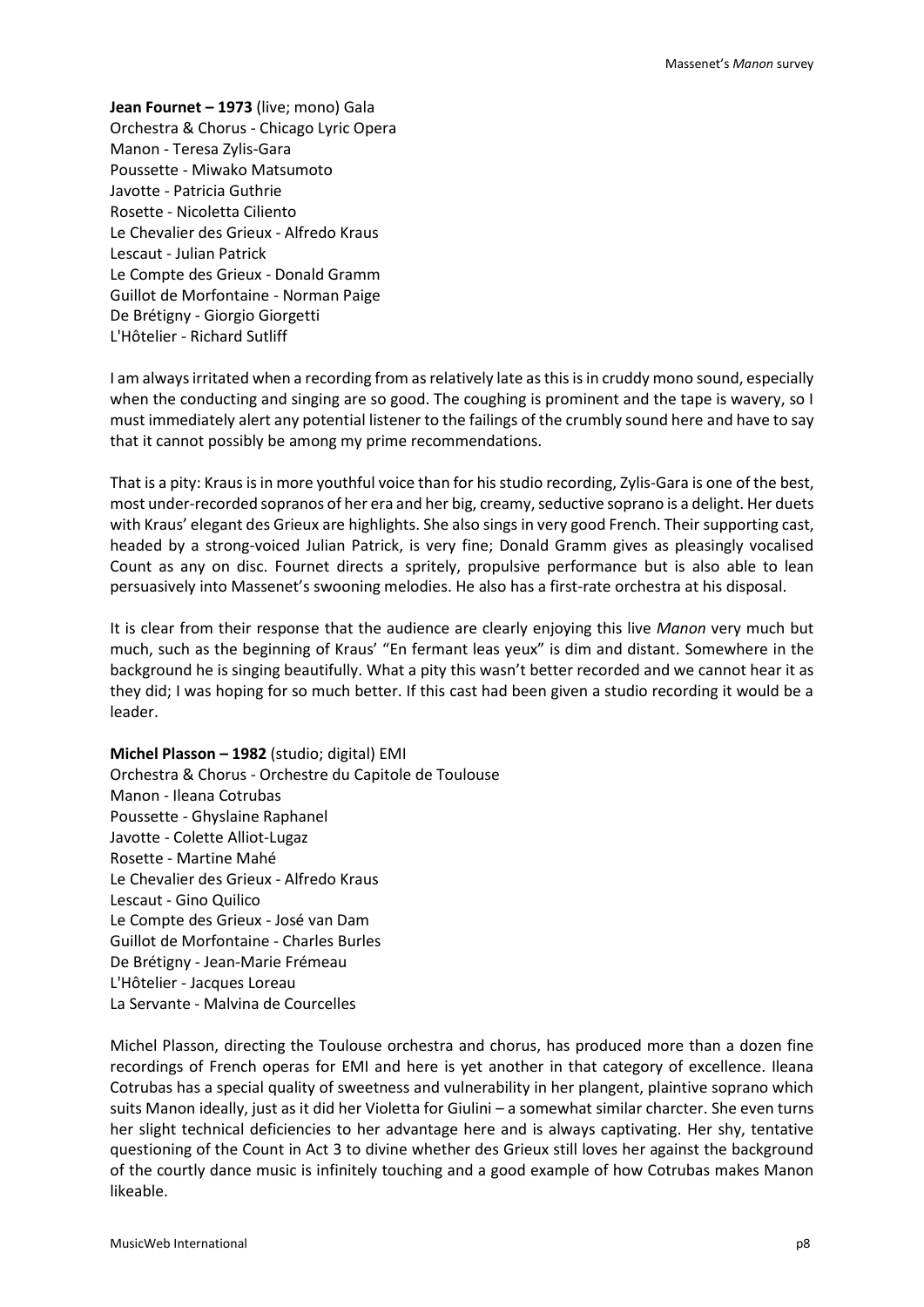I invariably express the same reservations about Kraus' rather thin, nasal timbre whenever he crops up in one of my surveys but I must equally acknowledge that he brings the same elegance and artistry to des Grieux as he did to his Werther for Plasson; the lyricism of Massenet's tenor roles suits his gifts. He sings "En fermant les yeux" very tenderly with great dynamic and tonal control.

An otherwise all-French-speaking cast headed by the equally elegant Canadian Gino Quilico as a young, seductive Lescaut completes a first-class line-up. José van Dam is luxury casting as the elder des Grieux.

The orchestral playing is fine, if not distinctively French. There is one sonic peculiarity in the otherwise well-engineered digital sound: on the two occasions at the start of Act 3 when the offstage promenade orchestra plays, it is first confined to the right channel then there is an abrupt and jarring switch to both channels after a few seconds – odd.

**Antonio Pappano – 1999** (studio; digital) EMI Orchestra & Chorus - Théâtre de la Monnaie, Bruxelles Manon - Angela Gheorghiu Poussette - Anne Maria Panzarella Javotte - Sophie Koch Rosette - Susanne Schimmack Le Chevalier des Grieux - Roberto Alagna Lescaut - Earle Patriarco Le Compte des Grieux - José van Dam Guillot de Morfontaine - Gilles Ragon De Brétigny - Nicolas Rivenq L'Hôtelier - Nicolas Cavallier

I have read some ungenerous criticisms of this studio recording, particularly regarding the supposed coarseness of Alagna's des Grieux, but so much about it – in retrospect, an example of the kind of production no longer being recorded – is meritorious that I find that carping to be absurd. I particularly revel in the shimmering beauty of the young Gheorgiu's Manon and Pappano's sympathetic conducting. She works very hard to inject every phrase with meaning and he supports her sensitively. Her French might not be flawless but she is as good as Cotrubas and other non-native sopranos who sing Manon. Her singing in the crucial Cours-la-Reine scene is simply gorgeous, infused with sparkle, vivacity and virtuosity.

I am baffled by complaints about Alagna's tenor and French. He is a native singer and inflects the language expertly. Nor, at this stage of his career, had he over-stretched his intrinsically attractive voice. He begins "En fermant les yeux" in a mesmerising half voice, then deploys a sweet falsetto, yet evinces full-voiced passion in such passages as "Manon, Sphinx étonnant, véritable sirène!", which is sung without evidence of much strain; he and Gheorghiu inspire each other. In many ways his performance here reminds me of that of the young Carreras in his very successful recording of *Werther*. The supporting cast, headed by Earle Patriarco's vivid Lescaut and José van Dam's seasoned Count is virtually ideal.

The sound is impeccable. Reacquaintance with this recording reminded me what a gem it is.

**Jesús López Cobos – 2001** (live; digital) Sony Orchestra & Chorus - L'Opéra National de Paris Bastille Manon - Renée Fleming Poussette - Jaël Azzaretti Javotte - Isabelle Cals Rosette - Delphine Haidan Le Chevalier des Grieux - Marcelo Álvarez